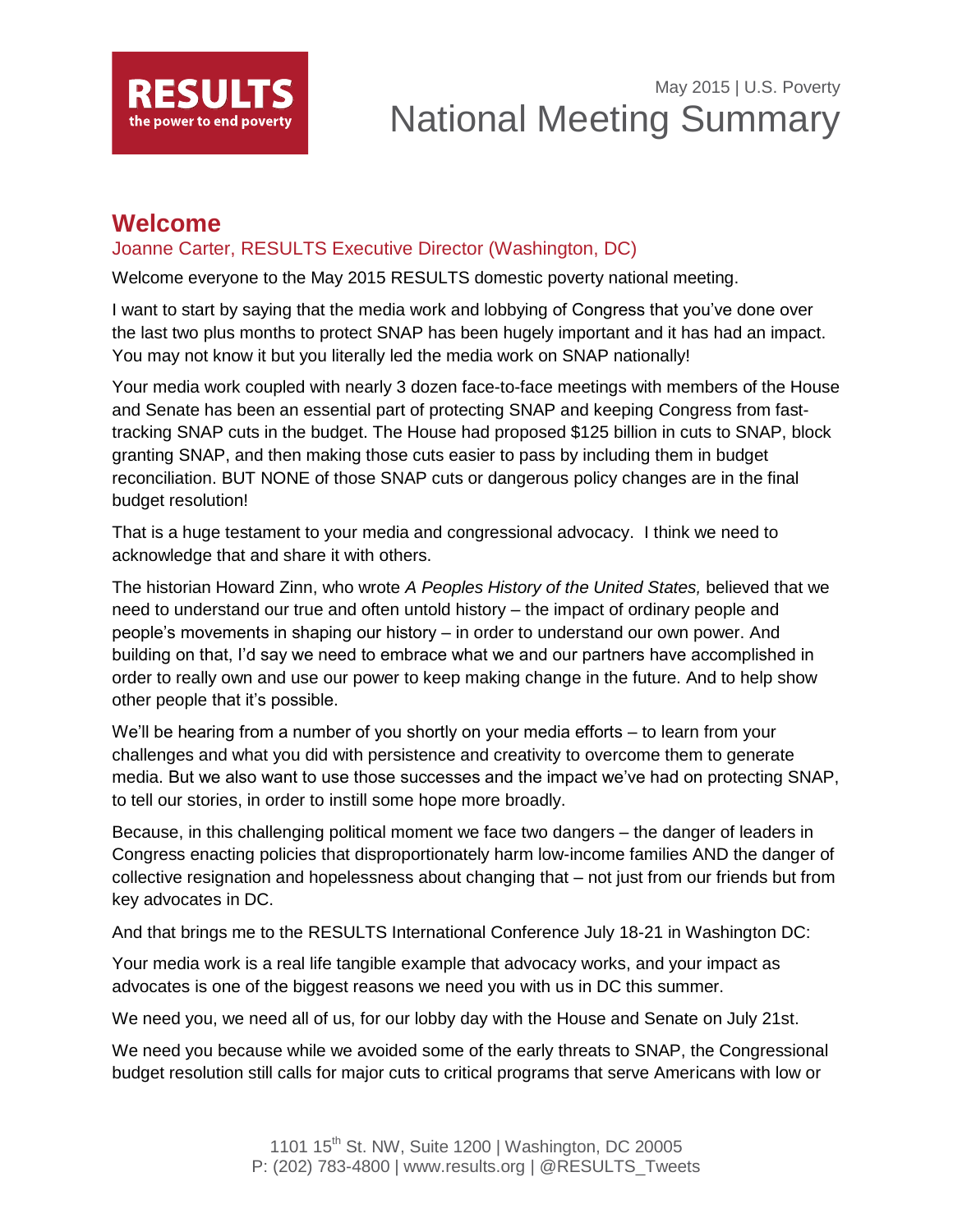modest incomes – and that will very likely mean threats to SNAP again this fall, and certainly threats to programs like Medicaid. So July is the moment to weigh in to prevent that.

And we need you because we have the chance to push to make tax policies fairer and to lock in and expand the EITC and CTC to benefit low-income families and move millions of people over the poverty line every year. Later in today's call, you will hear from a great conference call guest and ally, Reggie Oldak from National Women's Law Center, about tax fairness and the importance of low-income tax credits – to help us kick off this focus that will start again now and lead up to the conference.

We'll have some amazing speakers at the conference:

- Sister Simone Campbell
- Jared Bernstein, an important and influential progressive voice on economic policy who is a senior fellow at the CBPP and former economic advisor to VP Joe Biden
- Experts on poverty who are part of our grassroots network (Ayanna from Atlanta, Andy from Albuquerque, and Maxine from Indianapolis)
- And Senator Sherrod Brown, who is one of the most important and vocal champions for progressive tax policies, will kick off our lobby day.

We've worked to make the conference more affordable – \$100 until May 31. We do have a small amount of scholarship money available to help those who need financial assistance get to the conference – so please apply!

Thanks again for your essential work.

And Happy Mother's Day to all the mothers out there. And thank you to every one of you for working to ensure that no mother in this country has to watch her family go hungry at the end of the month or choose between food and rent.

Share your stories and please come to DC in July – we really need you.

Now I'll turn the call over to Jos Linn.

## **U.S. Poverty Campaigns Legislative Update**

Jos Linn, Grassroots Manager for U.S. Poverty Campaigns, RESULTS Des Moines volunteer (calling from Kansas City, MO)

#### **FY 2016 Budget Resolution has passed**

- House passed it on April 30, [226-197](http://capwiz.com/results/vote.xc/?votenum=183&chamber=H&congress=1141&voteid=65575631&state=US)
- Senate passed it on May 5, [51-48](http://capwiz.com/results/vote.xc/?votenum=171&chamber=S&congress=1141&voteid=65610941&state=US)

#### **Agreement Tries to Balance Budget on Backs of Low-income Americans**

- Deep cuts to [Medicaid](http://www.results.org/issues/medicaid/)
- Repeals the *Affordable Care Act* including Medicaid expansion
- For non-defense discretionary programs such as [Head Start,](http://www.results.org/issues/head_start/) [Early Head Start,](http://www.results.org/issues/early_head_start/) and Child [Care,](http://www.results.org/issues/child_care/) the budget leaves sequestration cuts in place and then makes even deeper cuts on top of that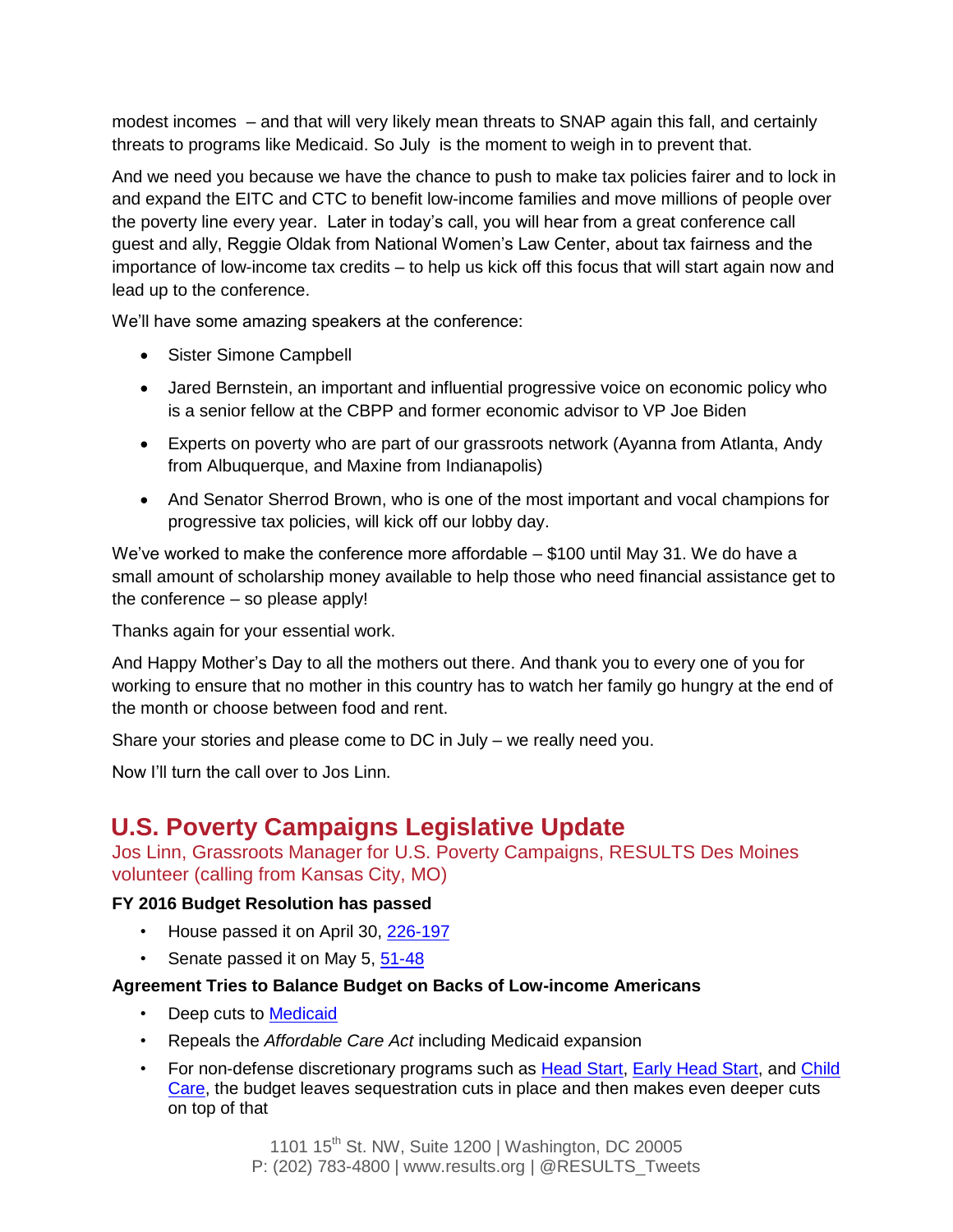• Defense spending, which is supposed to also be subject to sequestration, get an increase using a budget gimmick

#### **BUT… No Fast Track Cuts to SNAP!**

- Remember that the House had proposed \$125 billion in cuts to SNAP, converting it into a block grant, and then fast-tracking those cuts with budget reconciliation – none of those are in the final budget
- SNAP is safe for now but threats are still there
- The budget sets targets for spending cuts that would likely require cuts to SNAP
- We'll likely see efforts to cut SNAP in the fall as Congress deals with spending bills and the debt ceiling.
- Because of your advocacy, any proposed cuts will be harder to pass the Senate, which may be enough to stop them.

#### **RESULTS volunteers played an integral part in protecting SNAP from those fast-track cuts in the budget**

- As of yesterday, we've had 71 media pieces published about SNAP in 2015 (69 of them since March 1)
	- 56 letters to the editor
	- 8 editorials
	- 5 articles/radio
	- 2 op-eds
- Every letter published or not makes a difference
- This is a testament to the power of YOUR advocacy to make a difference
- See a full list of our SNAP media on the **RESULTS Blog**

## **Shares**

#### Facilitated by Jos Linn

### Kathleen Duncan, RESULTS Houston (Houston, TX)

Houston is very fortunate in that RESULTS has a Global group as well as a US Poverty Group and the two groups work well together. We had an exciting opportunity in that our Global partners asked for and received an editorial board meeting with The Houston Chronicle (in part because RESULTS Executive Director Joanne Carter was coming for a fund-raising event). The paper wanted to us to talk about SNAP.

The Houston Food Bank was contacted and agreed to accompany Joanne C and two Houston RESULTS volunteers. Just a word about the two food bank people who came – they are women who each have PhDs in science yet who now work in the Public Policy area of the food bank and, of course, gave weight and statistics to the local situation.

I was very proud to see Joanne there with these two impressive people. The Executive Editor of the paper told Joanne he had been to the RESULTS website and had read the section on how to get a face-to-face meeting with editorial board of your local paper and said he really like it.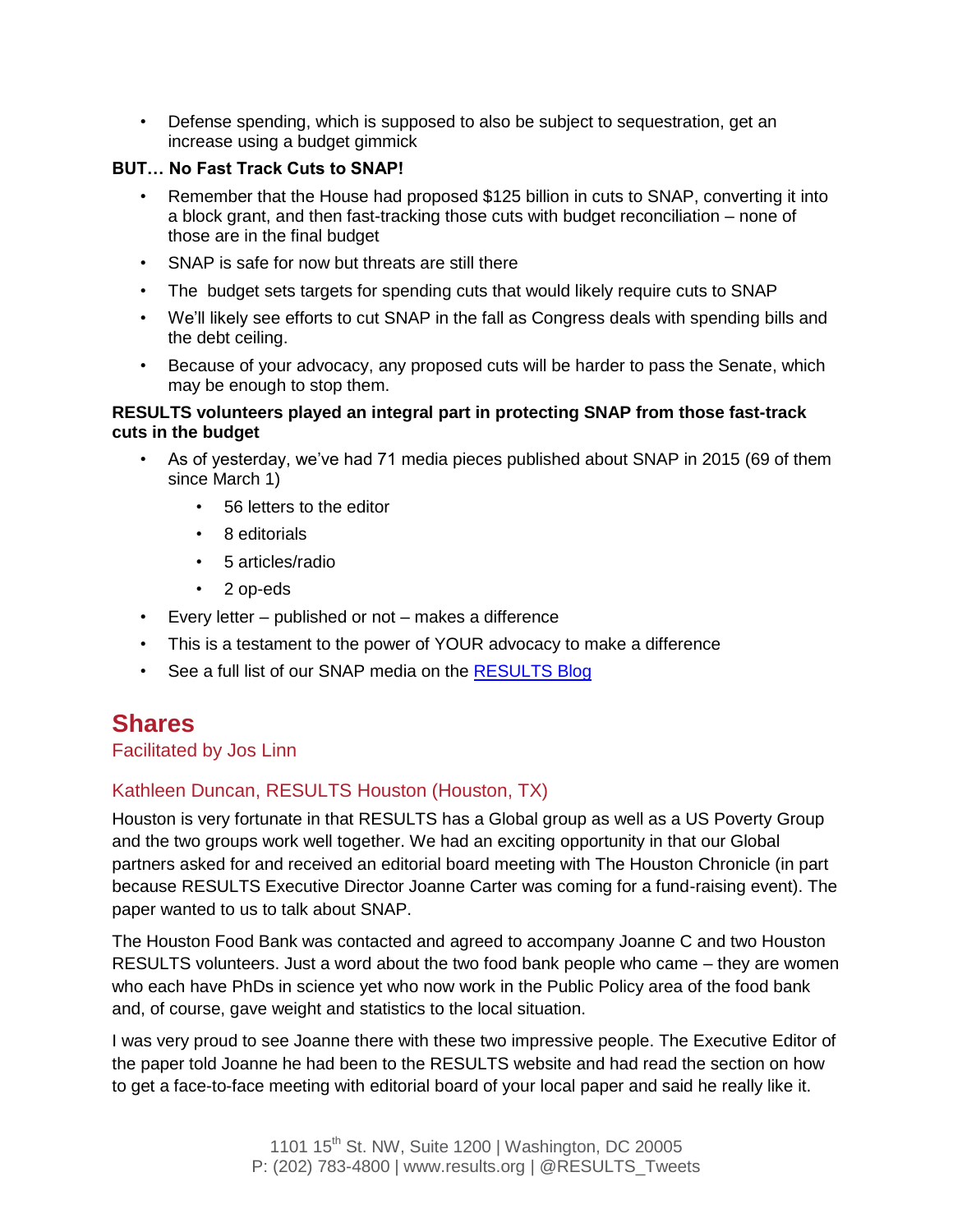Takeaway:

- The editorial writers said RESULTS should have submitted in advance the editorial we wanted
- Both groups (R & HFB) should come to the editorial board with "storybooks" at least 2 families and state the consequences if SNAP cuts happen.
- RESULTS should have narrowed request to Houston Food Bank:
	- $\circ$  We will be targeting federal budget cuts; how is that going financially impact to HFB
	- o What would be the monetary response for HFB (how much more \$ would HFB need to go after) if SNAP cuts happen

Knowing what your local editorial board wants to hear is I think tricky – feedback during the meeting included

- You are presenting lots of good info/data for a reporter; we are opinion
- What would be helpful (to editorial board), next time, rather that offer a primer on SNAP/poverty, we want specific bills, specific people to call out

Even though both groups promised to get back to the paper with storybooks before publishing, the paper published anyway without stories.

Back to you Jos.

## Begoña Caballero-Garcia, RESULTS Spartanburg/Wofford College (Spartanburg, SC)

Hello to all RESULTS volunteers,

I live in SC and I have been a volunteer for RESULTS for 4 years. I listened to the April's conference call last month and I remember that the speakers urge us to write letters about the SNAP program as soon as possible. That is why the Monday following the national call, I got up earlier than usual, and I decided to write the letter to the paper before I went to work. The way I did this is very simple. I just went to the website goupstate.com, where one can submit letters to the Spartanburg Herald Journal online. To my surprise, the following day someone told me that she has read my letter in the paper.

In the last four years, I have submitted 7-8 letters related to RESULTS monthly actions and only one of them, also related to the SNAP program, was published two years ago. I was surprised with this recent publication because this local paper in Spartanburg is very conservative. In fact, it was easy for me to find an article published two weeks prior to mine, talking about fraud with the SNAP program. That article even said that people usually bought very expensive brand articles like handbags with SNAP money. I just cannot believe how some people keep insisting about fraud with SNAP. We all know that it is only 1% of misuse and that this program lifts millions of people out of poverty.

But the good news kept coming to our RESULTS group in Spartanburg, SC. My colleague Linda Powers, a communication professor at Wofford College and co-president of the Women League published a wonderful, really well written op-ed about SNAP only a week later. We are really happy about our group contributions to RESULTS. Thank you!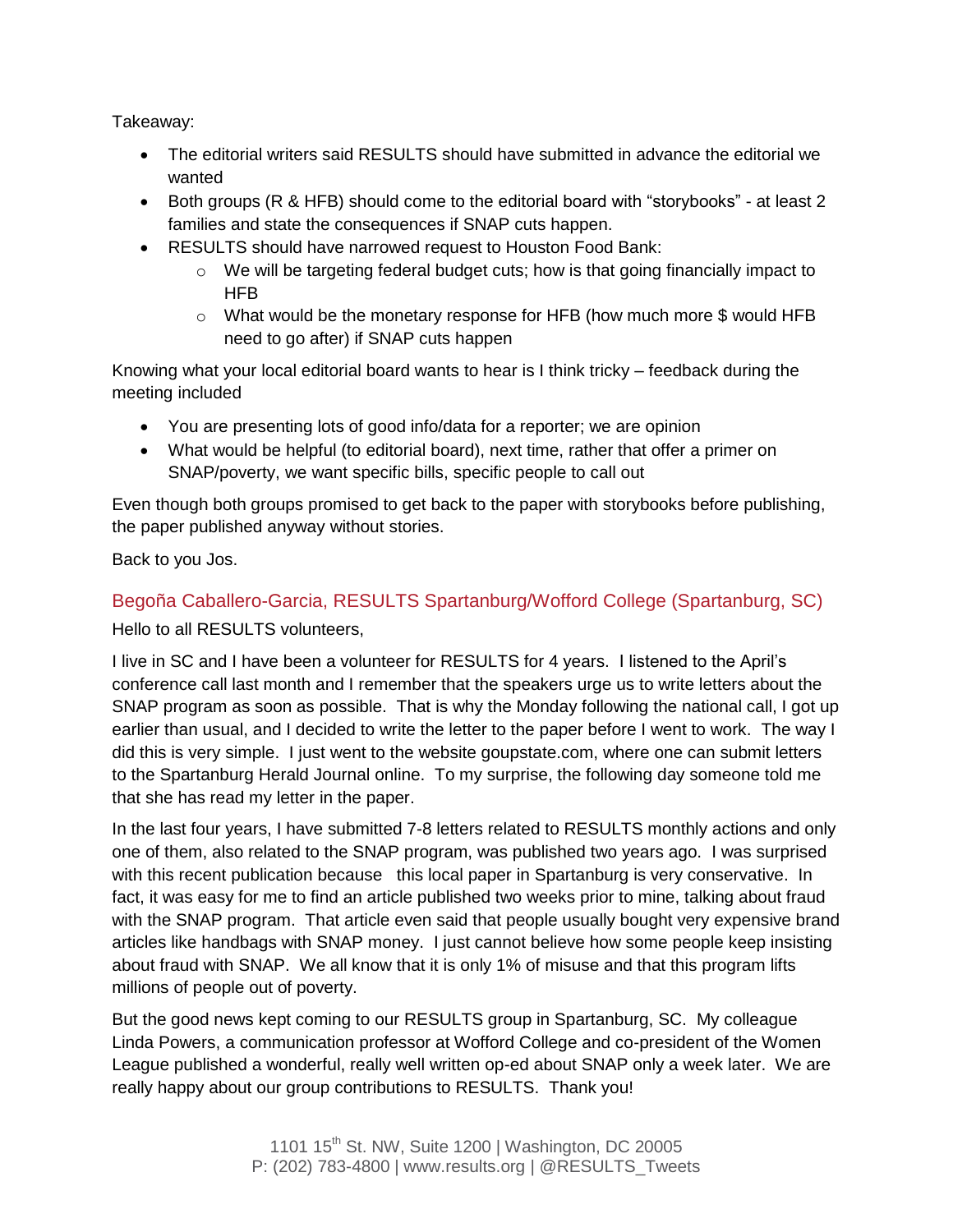### Eva Nevarez St. John, RESULTS Las Cruces (Las Cruces, NM)

Eva Nevarez St. John of Las Cruces, New Mexico. Located about 45 miles north of El Paso, Texas,  $2^{nd}$  largest city in New Mexico.

Las Cruces was just introduced to RESULTS in late February of this year when two RESULTS members from Albuquerque and Santa Fe held a meeting about RESULTS in Las Cruces.

We participated in our first national call in March and had a training with Jos in April. During that training I agreed to write a Letter to the Editor about SNAPS for our group. I was motivated by my own personal experiences with SNAPS. As a single parent, SNAPS has been the only way my daughter has been able to feed herself and my two granddaughters, even though she works full-time. As a self-employed professional with a fluctuating income, I have found myself relying on SNAPS as well.

The training we got from Jos and during the April national call got me started. Jos sent me links for specific information about SNAPS in New Mexico. I got a lot of tips from the RESULTS website on how to use the media to protect SNAPS and writing an Op-Ed.

I drafted an Op Ed piece and sent it to Las Cruces RESULTS members for feedback. I incorporated their feedback and several members agreed to sign on. Then I called the Opinion Editor of the Las Cruces Sun-News and told him I wanted to publish an Op-Ed or Letter to the Editor about SNAPS in the next day or two. He told me that it would take a week or more to get an Op-Ed piece in. I sent him the Op-Ed and a shorter Letter to the Editor version. Two days later the Letter to the Editor appeared in the Las Cruces Sun-News, the Silver City Sun-News and the Deming Headlight.

## **May Training – Celebrate the Power of Your Advocacy**

Facilitated by Jos Linn

- It's important to acknowledge when your advocacy works
- Victories big or small are hard to see sometimes so when you can see the fruits of your labor, don't keep it to yourself
- It reminds you that the work you do with RESULTS matters and makes a difference
- It's also a great way to promote RESULTS in your community and engage new people in our work - people like to hear success stories
- Imagine you see a friend at the park and she asks what you've been up to lately, what would you say?
- Is there a reason you would not talk about your SNAP success?
- If you were the listener, which would interest you most?
	- o Chris Evans wearing in a snug t-shirt in the latest *Avengers* movie?
	- $\circ$  The weather?

OR

 $\circ$  Protecting 11-12 million people from potential cuts to their food assistance?

#### **Talking points you could use:**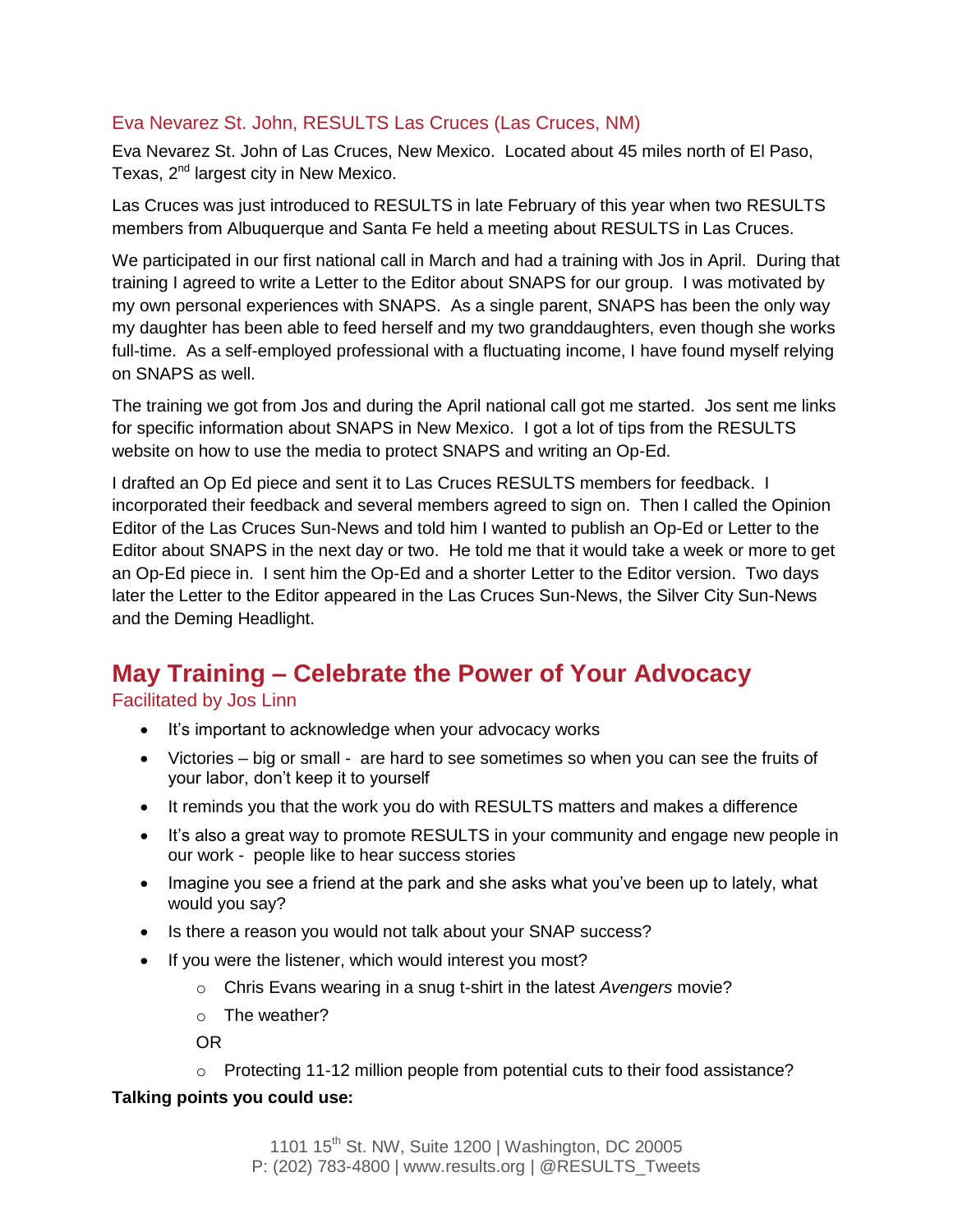- 1. You volunteer with RESULTS and we just had a significant success
- 2. Congress was pushing a budget that would have allowed them use a budget short cut deep cuts to SNAP (formerly food stamps)
- 3. These cuts could have forced 11-12 million Americans, many of them children, deeper into poverty
- 4. You and RESULTS were not going to take this lying down
- 5. You jumped into action. *List any actions you took: media, meetings, phone calls, letters, and e-mails.*
- 6. To protect SNAP, RESULTS volunteers:
	- Generated 69 media letters to the editor, op-eds, editorials, and articles between February and May
	- Met face-to-face with 33 representatives and senators
	- Made calls to Congress, wrote letters and e-mails, and talked to legislative aides
- 7. In the end, Congress left fast-track cuts to SNAP out of the final budget
- 8. Ask the person if they'd like to be a part of this kind of citizen empowerment and invite them to your next meeting

## **May Action – Tell Congress to Prioritize Working Families**

### Meredith Dodson, Director of U.S. Poverty Campaigns (Washington, DC)

Similar to our work on SNAP, RESULTS provides critical "grassroots muscle" to tax policy work, especially efforts to make improvements to the [Earned Income Tax Credit](http://www.results.org/issues/earned_income_tax_credit/) (EITC) and [Child Tax Credit](http://www.results.org/issues/child_tax_credit/) (CTC) permanent. In the coming months, we will dive deeper into why tax fairness matters and understanding wealth inequality, especially the [racial wealth gap,](http://www.results.org/issues/the_racial_wealth_gap/) while we focus our specific policy "asks" on protecting and expanding the EITC and CTC. Why it matters – 16 million Americans will fall into/deeper into poverty:

#### **See our May Action: Tell Congress to Prioritize Working Families** May Action: [http://www.results.org/take\\_action/may\\_2015\\_u.s.\\_poverty\\_action/](http://www.results.org/take_action/may_2015_u.s._poverty_action/)

- 1. **Mention a recent story in the paper** highlighting Congress, the budget, or **Introduce yourself** as someone who cares about economic mobility in America and as a RESULTS volunteer.
- 2. Share your concern that Congressional leaders are focused on tax breaks for corporations and the wealthy, rather than critical tax policies that **expand economic mobility in America**.
- 3. Remind them that the **Earned Income Tax Credit (EITC) and Child Tax Credit (CTC)** support workers in low-wage jobs and lift more children out of poverty than any other programs.
- 4. Yet **critical improvements to the EITC and CTC for millions of low-income working families are set to expire**.



1101  $15^{\text{th}}$  St. NW, Suite 1200 | Washington, DC  $2^{\frac{1}{2}}$  Source: CBPP analysis of Census Bureau's March 2014 Current Center on Budget and Policy Priorities | chpp.org P: (202) 783-4800 | www.results.org |  $@RESULTS$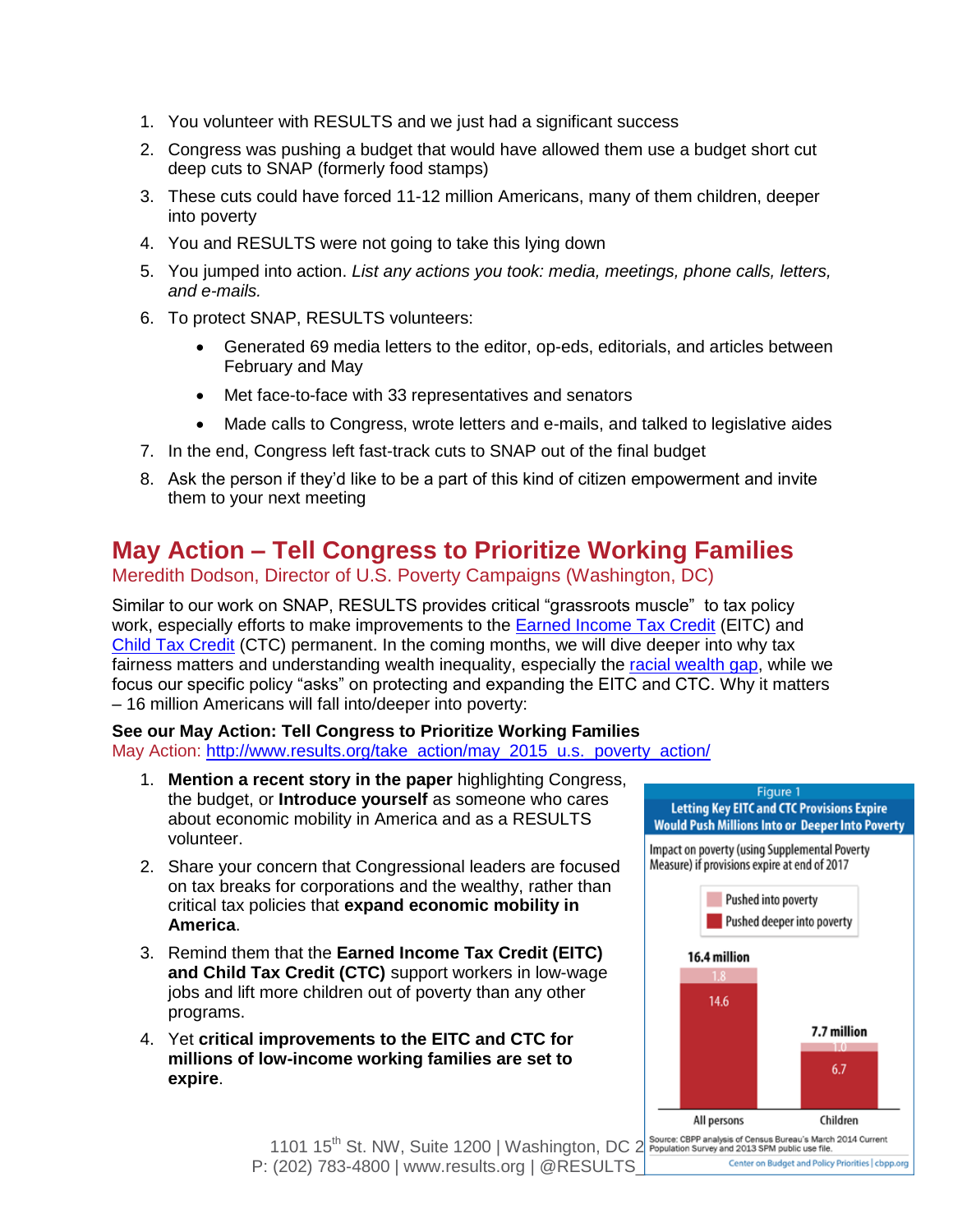- 5. If these improvements expire, **over 16 million Americans, including 8 million children**, will fall into poverty or deeper into poverty. See the [CBPP post for state-by](http://www.cbpp.org/research/letting-key-provisions-of-working-family-tax-credits-expire-would-push-16-million-people)[state data.](http://www.cbpp.org/research/letting-key-provisions-of-working-family-tax-credits-expire-would-push-16-million-people)
- 6. Urge your representative or senators to **prioritize tax policies that help struggling families make ends meet, not corporate tax giveaways**. Specifically, urge them to communicate to:
	- House Ways and Means Chair Paul Ryan and Ranking Member Sander Levin
	- Senate Finance Committee Chair Orrin Hatch and Ranking Member Ron Wyden

and tell them that **they support making expiring EITC and CTC provisions permanent as their top tax priority, and back bipartisan proposals to expand the EITC**.

In face-to-face meetings, we'll also build support for these policies by getting co-sponsors for new EITC/CTC bills:

- [H.R.1286:](http://capwiz.com/results/issues/bills/?bill=64205501) makes EITC improvements permanent and expands EITC (House bill)
- [H.R.902](http://capwiz.com/results/issues/bills/?bill=64181791) make CTC improvements permanent (House bill)
- *Working Families Tax Relief Act,* which is to be introduced soon, would expand both EITC and CTC (Senate bill)

### **Guest Speaker: Reggie Oldak, National Women's Law Center** (Washington, DC)

#### **Bio**

Reggie Oldak is Senior Counsel for Family Economic Security and Director of Government Relations. She focuses particularly on taxes and the federal budget. Before joining the Center, Ms. Oldak worked for the Chief Counsel of the Internal Revenue Service and then in private practice on issues affecting the taxation of nonprofit organizations. She is a past president of the Montgomery County (MD) Commission for Women, currently chairs the Board of Directors of Planned Parenthood of Metropolitan Washington, and has worked extensively with local and state government representatives and community leaders in Maryland to advocate for issues central to the concerns of women and families. She has been active in politics and in 2006 won the endorsement of *The Washington Post* when she ran for (and almost won!) a seat in the Maryland House of Delegates. Ms. Oldak is a graduate of the Georgetown University Law Center and Smith College.

#### **Questions**

- *1. What does the National Women's Law Center do?*
	- NWLC: Nonprofit based in DC, have big list but not active members and affiliates. What members of Congress ask what going on at home, we need them to know that you are watching and pushing them – what RESULTS does.
	- Our mission: expand opportunities for women and girls by removing barriers based on gender, focus on low-income women. Work mainly federal but working with state advocates.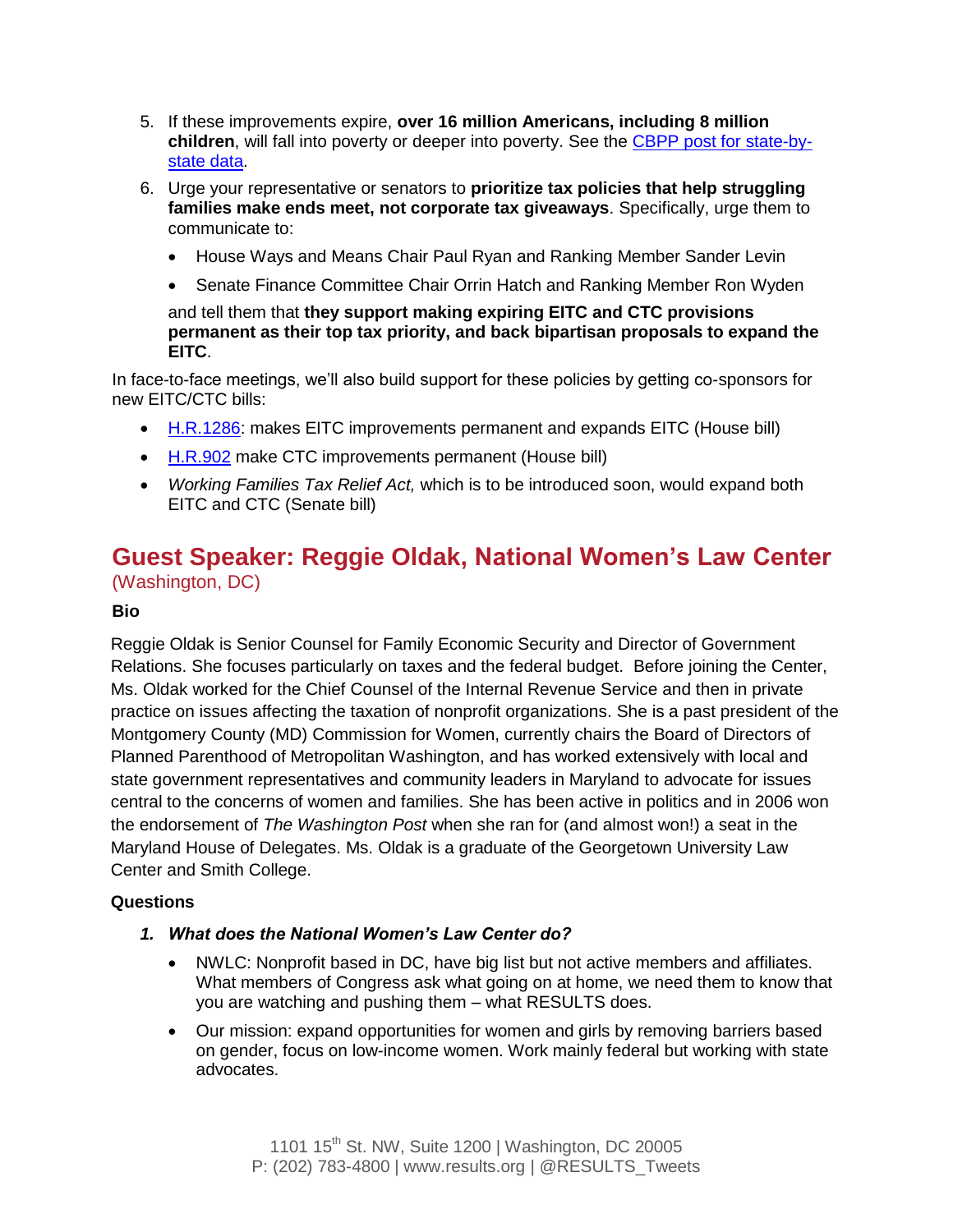- Have new resource: Roadmap with [framework](http://www.nwlc.org/roadmap) integrated state agenda, goes along with federal versions put forward by Pelosi and Gillibrand.
	- o Wages
	- o Health insurance
	- o Workers with family responsibilities
	- o Pathways to opportunity
	- o Barriers to collective action
	- o Eliminate discrimination
- *2. RESULTS has done a lot of work over the years on tax policy that addresses poverty, like the EITC and CTC and asset building programs. But perhaps we should take a step back a little and see how the tax code currently works for individuals and business. Can you give us a quick overview of who truly benefits from current tax policies in the U.S.?*
	- Step back: how tax code works for individuals and businesses
	- Doesn't work for middle and low-income and small businesses as well as it does for wealthy and corporations – because of loopholes
	- Make distinction between small businesses and big corporations that move resources offshore
	- Advocates often push for investments. Revenues mean taxes. If family needs more money for groceries, they can either stop eating or bring in more money; the same goes with government
		- o NWLC and others want to bring in revenue and minimize spending cuts
	- For a family, getting new revenue means getting jobs (or better paying ones) or a rich uncle leaving you money.
	- As Bank robber Willie Sutton said when they asked him why he robbed banks, "that's where the money is", we need corporations and wealthy to pay fair share
	- We have priorities: education, public safety, health.
		- o All of these programs make our families and communities stronger
	- Unfair tax breaks cost federal government billions per year when they could be used to expand opportunities
	- Federal estate tax: most progressive, only paid by estates of wealthiest, cash/stocks
		- o Only 1/700 deaths are taxable, 99.9% of estates pay no estate tax
		- $\circ$  If estate less than \$5.43 million (twice that for couples), only the amount above that exemption is taxed, and then only after you deduct gifts to spouses, charitable donations, and funeral expenses.
		- $\circ$  If have stocks but have less than \$5mil, heirs get to revalue ("step up basis") so appreciation never taxed – so that is how rich get richer and richer
	- Congress cut estate tax in Bush tax cuts and again in 2010. In 2012: Congress made exclusion \$5 million per person (indexed to inflation) with 40 percent tax rate for assets that are taxed (before Bush tax cuts, exemption  $= $675,000, 55$  percent rate)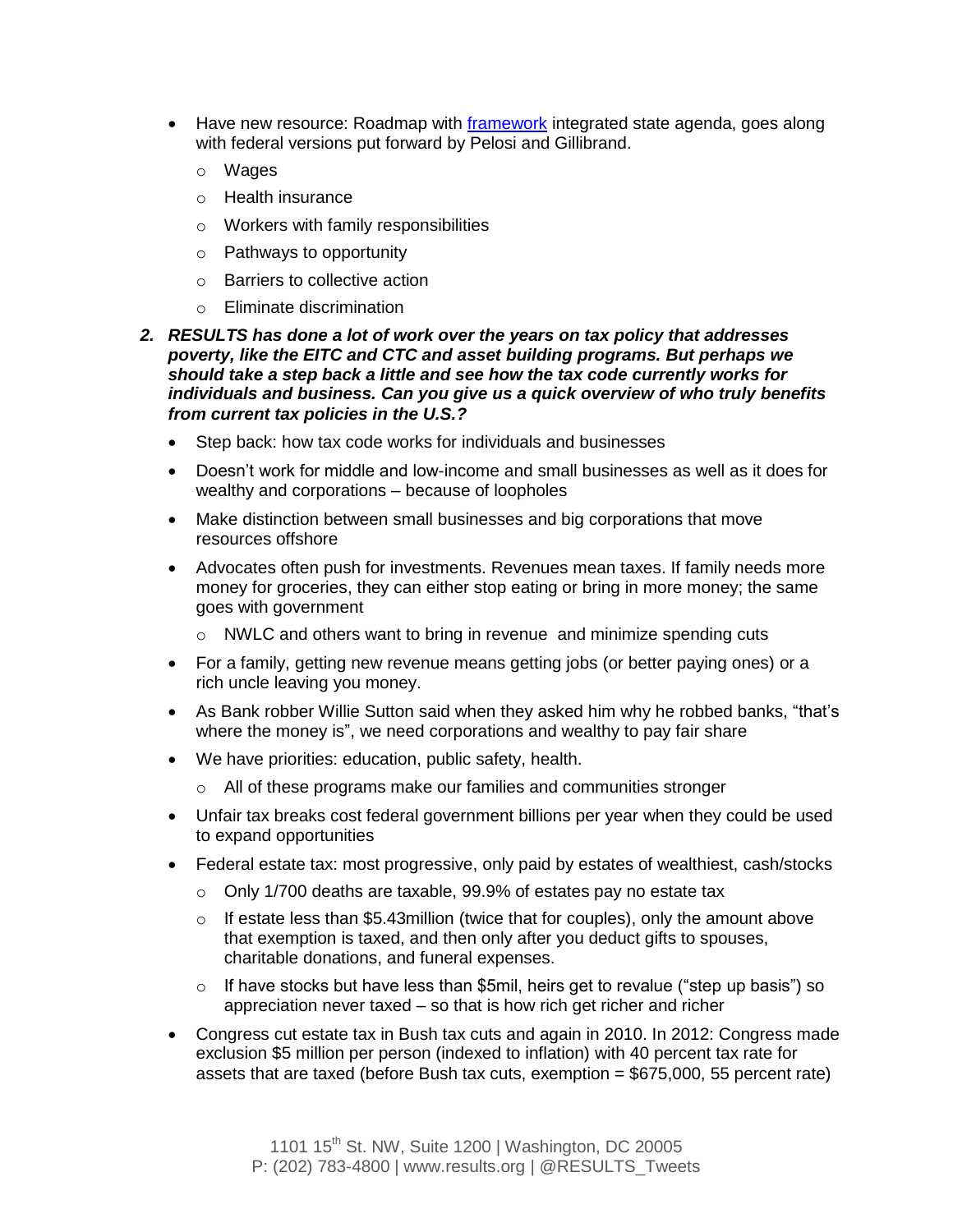- Estate tax will raise \$14 billion from few estates this year, very few small businesses and farmers actually pay (only 20 estates *nationwide* paid any estate in 2013).
- Sen. Bernie Sanders has a bill that would make the exemption as \$3.5mil (same is 2009) and increase the rate
- Republicans, on the other hand, want to repeal it entirely. In a party line vote in April, the House voted to repeal the estate tax completely, at a cost of \$269 billion over 10 years
	- o That would pay for child care (\$82 billion), universal Pre-K (\$75 billion), and tuition free community college for two years (\$62 billion)
	- o Senator John Thune's bill similar to House, but advocates pushed back and now it likely won't come up for a vote in the Senate. But majority of senators supported repealing the estate tax in non-binding resolution. Watch Sen. Joe Manchin (only Dem to support it) and thank Sen. Susan Collins (voted against it)
- Another way tax code subsidizes wealthy: capital gains tax on these assets is much less than income
- Mortgage interest deduction: only benefits you if you itemize your deduction (i.e. it you're wealthier). Even if you take it, better if you're wealthier, e.g. if mortgage interest is \$10,000 highest tax bracket gets a \$3,950 deduction, but lowest tax bracket gets only \$1500.
- Corporate giveaway: tax deferral. Allows companies to defer taxes and in some cases, not pay them at all.

#### *3. What are some of the things we can do to correct some of this imbalance and create a tax code that benefits more low-income Americans?*

- No major tax reform will likely happen while Obama is president
- Concerned about possible vehicles for tax changes dangers and opportunities
	- o Senate Finance Committee working groups
	- o Highway trust fund
	- o Obama proposed closing loopholes
	- o Debt ceiling: has been officially reached already but won't run out of money until fall – could try to use raising debt ceiling legislation to repeal estate tax
	- o Tax extenders bill (mostly corporate tax breaks)
- Tax extenders routinely extended each year, including some with broad support and giveaways
	- o In 2014, we worked hard to make sure no corporate tax breaks were made permanent without EITC and CTC provisions also being made permanent
	- $\circ$  They were extended for just one year extension so this will come up again in 2015
	- o Paul Ryan (Chair of House Ways and Means) on extenders: he wants to address this summer with international corporate tax reform and highway trust fund
	- $\circ$  This gives us opportunity to push for permanent extension of EITC and CTC improvements
- How to address EITC "fraud",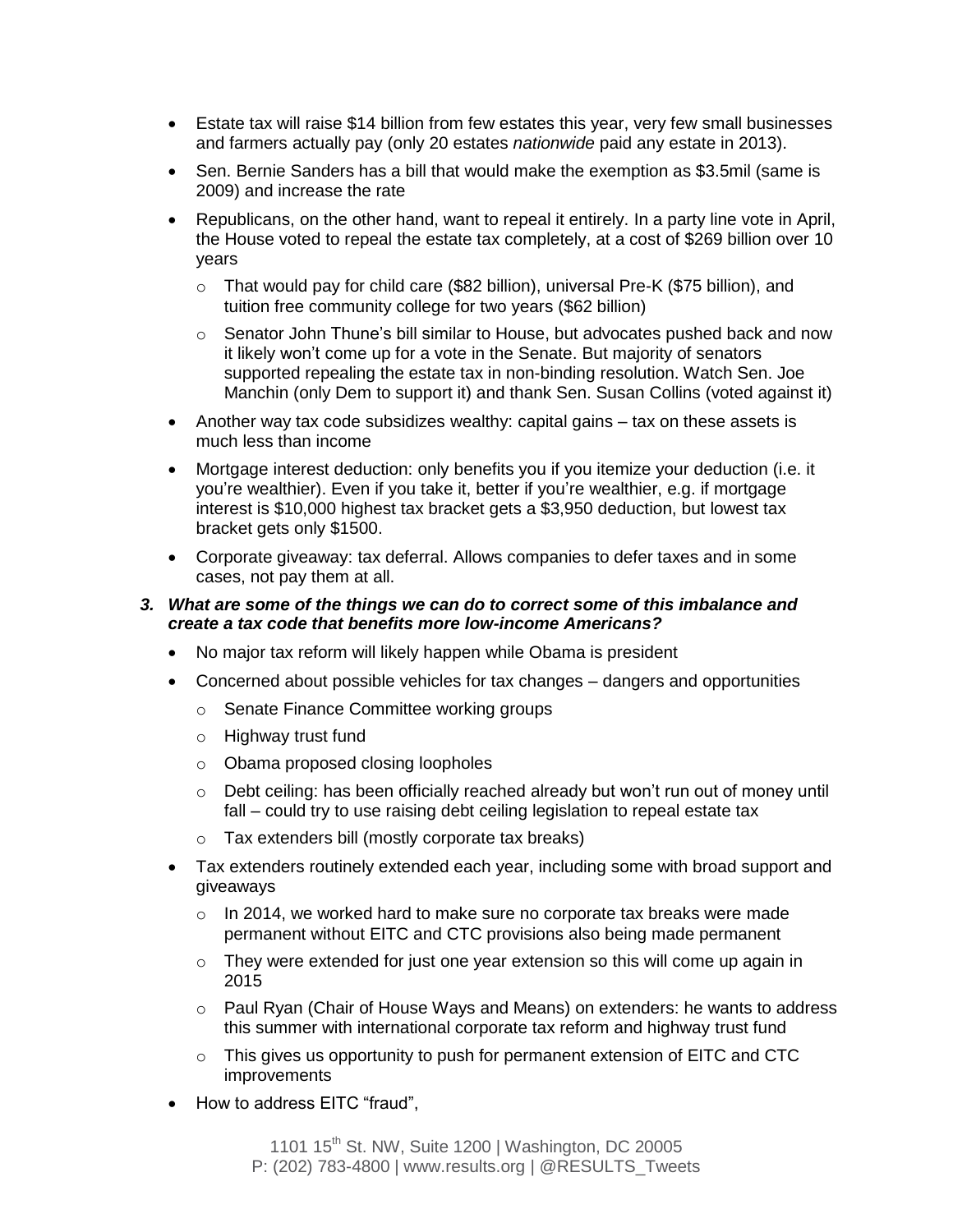- $\circ$  Reports say ERROR rate is around 25 percent, but error is not the same as fraud o These reports are probably overstating error rate
- o Also, very complicated
	- o Congress could simplify the EITC
	- o Nina Olsen found that when get people get help in calculating their EITC, many compliant
- o Finally, many of these returns were done by paid preparers
	- $\circ$  IRS wants to regulate paid preparers but needs authorization from Congress
- Tax issues will be key in June/July and August recess
	- o Push for wealthy and corporations to pay fair share
	- $\circ$  Insist that "refundables" (EITC, CTC) go with any corporate tax changes

### **Questions from RESULTS volunteers?**

#### *Houston: Do we want to repeal or not repeal estate tax?*

Not repeal. This is revenue to pay for government priorities, plus estate tax reduces how much you inherit; you don't have to pay it (paid before you inherit). We need that revenue to pay for other priorities!

### *Judy (Des Moines): Some say we need bring back jobs to the U.S. so we need to reduce corporate tax rates. Is that true?*

- Currently U.S. corporate tax rate is 35% but very few big corporations pay that much because of loopholes. For an individual, if you're in the 28% tax bracket but itemize your deductions, you might pay a 22% "effective rate"; same with corporations.
- Some are paying NOTHING and some are even getting refunds because of loopholes
- But must distinguish between big corporations and small businesses. For the latter, they might actually pay 35%
- It's a race to the bottom if everyone decreases the tax rate

#### **Resources**

NWLC supports federal tax benefits like the EITC, CTC, and the Child and Dependent Care Tax Credit (CDCTC) that reward work and help hard-working parents lift their families out of poverty. Because women still typically earn less than men, are nearly two-thirds of minimum-wage workers, and are the vast majority of single parents, robust and refundable family tax credits are especially important to women.

Below are links to some of our resources on economic security for women and their families.

1. Two-Thirds of Benefits from Improved Tax Credits for Working Families Go to Women and Their Families: [http://www.nwlc.org/sites/default/files/pdfs/two](http://www.nwlc.org/sites/default/files/pdfs/two-thirds_of_benefits_from_improved_tax_credits_for_working_families_go_to_women_and_children_dec_2014changed_boxes.pdf)[thirds\\_of\\_benefits\\_from\\_improved\\_tax\\_credits\\_for\\_working\\_families\\_go\\_to\\_women\\_and](http://www.nwlc.org/sites/default/files/pdfs/two-thirds_of_benefits_from_improved_tax_credits_for_working_families_go_to_women_and_children_dec_2014changed_boxes.pdf) [\\_children\\_dec\\_2014changed\\_boxes.pdf](http://www.nwlc.org/sites/default/files/pdfs/two-thirds_of_benefits_from_improved_tax_credits_for_working_families_go_to_women_and_children_dec_2014changed_boxes.pdf)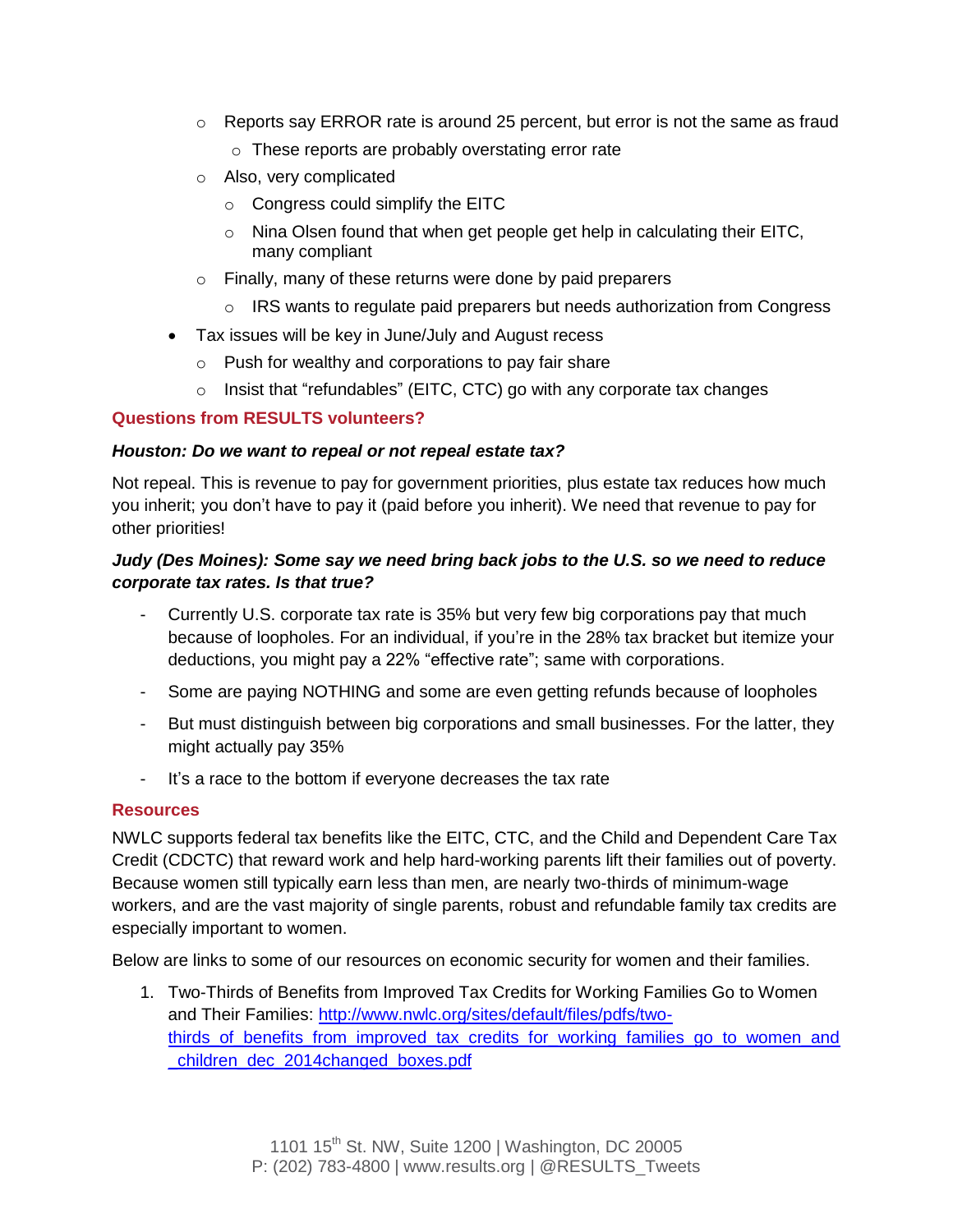- 2. The EITC and the Refundable Child Tax Credit Are Extremely Important to Women's Economic Security: <http://www.nwlc.org/sites/default/files/pdfs/taxcreditsanalysismay2015.pdf>
- 3. The President's Proposed EITC Expansion Would Benefit 6.1 Million Working Women at All Stages of Their Lives: [http://www.nwlc.org/sites/default/files/pdfs/eitc\\_expansion\\_fact\\_sheet\\_april\\_2014.pdf](http://www.nwlc.org/sites/default/files/pdfs/eitc_expansion_fact_sheet_april_2014.pdf)
- 4. A Women's Economic Agenda Must Help Women and Families Succeed: [http://www.nwlc.org/resource/women%E2%80%99s-economic-agenda-must-help](http://www.nwlc.org/resource/women%E2%80%99s-economic-agenda-must-help-women-and-families-succeed)[women-and-families-succeed](http://www.nwlc.org/resource/women%E2%80%99s-economic-agenda-must-help-women-and-families-succeed)

Also, many state policies don't reflect our current economic reality and don't ensure women's access to key services and supports that affect their economic stability. Now is the time for advocates and legislators to advance a broad vision that knocks down these barriers, remedies discrimination, ensures accountability, and provides key supports that enable women and their families to be economically secure.

- [Moving Women & Families Forward: A State Roadmap to Economic Justice](http://www.nwlc.org/roadmap)
- [Webinar: Moving Women& Families Forward: A State Roadmap to Economic Justice](http://www.nwlc.org/resource/webinar-moving-women-families-forward-state-roadmap-economic-justice)

### **Other Helpful EITC/CTC Resource from the Center on Budget and Policy Priorities:**

• State fact sheets on EITC/CTC: [http://www.cbpp.org/research/federal-tax/state-fact](http://www.cbpp.org/research/federal-tax/state-fact-sheets-the-earned-income-and-child-tax-credits)[sheets-the-earned-income-and-child-tax-credits](http://www.cbpp.org/research/federal-tax/state-fact-sheets-the-earned-income-and-child-tax-credits) 

## **Fundraising and Announcements**

## Ginnie Vogts, RESULTS Columbus (Columbus, OH)

As I am sure many of you have heard, RESULTS is celebrating its 35<sup>th</sup> Anniversary this year. In addition to the numerous opportunities we will be taking during the International Conference to celebration this milestone, this year, RESULTS will be hosting a Benefit Gala on the Wednesday night following this conference.

The evening will include remarks from Professor Muhammad Yunus and an awards ceremony recognizing two congressional champions, Senators Dick Durbin and Richard Lugar, and the extraordinary advocacy of two of our own grassroots volunteers.

The gala is not just about celebration, it is also an opportunity for us to raise the resources we need to serve and power our mission. The proceeds from this event will provide critical funding for RESULTS to both continue its core work, like the incredible support we consistently receive from staff like Jos, Ken, and Lisa, but also propel the expansion of RESULTS into all 50 states and around the globe. We hope our partners will join us to celebrate our success and help fund many new achievements in the years ahead.

As our most committed supporters, we could not imagine celebrating our past and looking forward to the future without you. We hope that you all will join us in staying an additional night this year in DC and help fund many new achievements in the years ahead. For more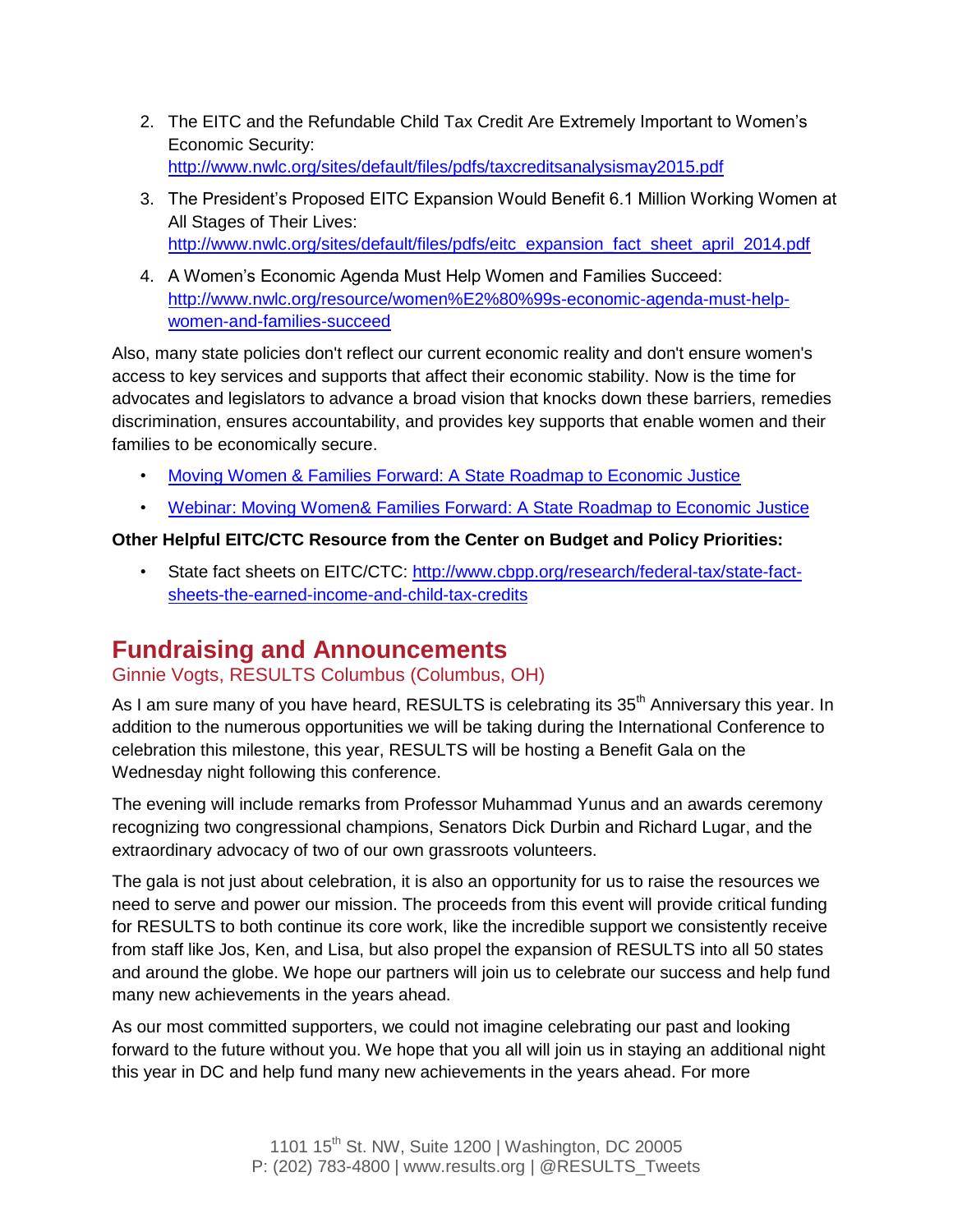information, please feel free to reach out to myself or Jerusa Contee on RESULTS staff. Or visit the RESULTS website.

#### **Announcements**

- 1. Celebrate 35 Years with RESULTS by joining us at the RESULTS International Conference, this July 18-21 in Washington, DC
	- [REGISTER TODAY!](http://www.results.org/events/IC_2015/) Remember that the registration fee is only \$100 for active RESULTS volunteers; only \$200 for non-volunteers. But please register before June 1 – the rates go up \$100 each after that.
	- Also, please book your hotel through the [RESULTS website](http://www.results.org/events/IC_2015/) by June 1. We can't guarantee you a room at the lower rate after that. You can book your room when you register or later. If you would like a roommate to share costs with, send a message to the e-mail listed in the slides.
	- If you want to come to the conference but need financial assistance getting there, we want to help. Please fill out our [RESULTS U.S. Poverty Activist Scholarship](https://docs.google.com/forms/d/1acNL1CaBF8x0nCwPlSGxa2yK-r_qEpz8TjC5usZu3IY/viewform)  [Fund form](https://docs.google.com/forms/d/1acNL1CaBF8x0nCwPlSGxa2yK-r_qEpz8TjC5usZu3IY/viewform) to apply for assistance today.
	- As you set up your lobby meetings for the conference, please fill out our [Conference](https://docs.google.com/forms/d/1yFd_Hp0nSdxlwwifUojMClF6F59hPd0U_5zcEhqsgnk/viewform)  [Lobby Meeting form](https://docs.google.com/forms/d/1yFd_Hp0nSdxlwwifUojMClF6F59hPd0U_5zcEhqsgnk/viewform) so we can track all the meetings in DC.
	- Join our Advocacy 101 training this Monday, May 11 at 12:00pm ET on the basics of how to have a good lobby meeting and what to expect during our conference Lobby Day. We'll repeat this webinar over the next two months. Join online at: <https://www.fuze.me/28699630> or by phone at (201) 479-4595, passcode 28699630. (see other dates on the [RESULTS Events Calendar\)](http://www.results.org/events/events_calendar/).
	- Finally, check out the new **RESULTS International Conference Resources page**, which has our new [Conference Checklist](http://www.results.org/uploads/files/2015_IC_Checklist.pdf) and other helpful materials. You can find it under about on our International Conference page. We'll be uploading all our conference resources to this page in the coming weeks.
- 2. If you had a lobby meeting recently, please let us know how it went by filling out our Lobby Meeting Report form at: [www.tinyurl.com/RESLRF.](http://www.tinyurl.com/RESLRF)
- 3. RESULTS Introductory Call, May 13 at 9:00 pm ET. If you are new to RESULTS, learn more about our work by joining our next RESULTS Intro Call. Register for this or another call on the [RESULTS website.](http://www.results.org/take_action/become_a_results_activist/)
- 4. RESULTS Free Agents, May 19 at 1:00 pm and 8:00 pm ET. If you live in an area with no active RESULTS U.S. Poverty group, please join us. Login at <http://fuze.me/27491886> or by phone at (201) 479-4595, Meeting ID: 27491886. Contact Jos Linn (*jlinn@results.org*) for details.
- 5. You can find these and other events, along with login information, in the RESULTS [Events Calendar](http://www.results.org/events/events_calendar/) on the RESULTS website. Our next U.S. Poverty National Meeting will be Saturday, June 13 at 12:30pm ET.